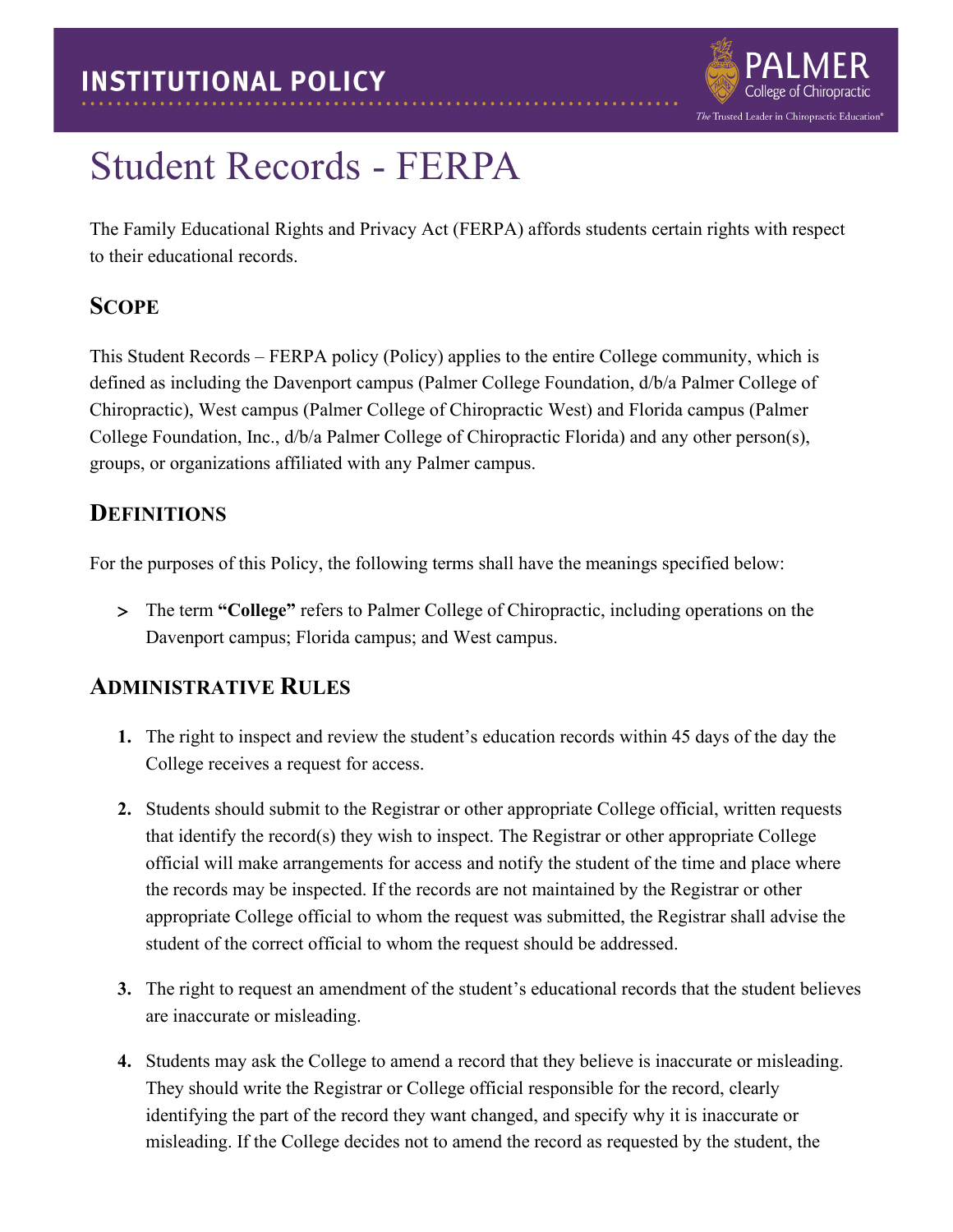College will notify the student of the decision and advise the student of their right to a hearing regarding the request for amendment. Additional information regarding the hearing procedures will be provided to the student when notified of the right to a hearing.

- **5.** The right to consent to disclosure of personally identifiable information contained in the student's educational record, except to the extent that FERPA authorizes disclosure without consent.
- **6.** One exception, which permits disclosure without consent, is disclosure to College officials with legitimate educational interests. Such an official is a person employed by the College in an administrative, supervisory, academic or research or support staff position (including law enforcement unit personnel and clinic staff ); a person or company with whom the College has contracted (such as an attorney, auditor, security firm or collection agent); a person serving on the Board of Trustees; or a student serving on an official committee such as a disciplinary or grievance committee or assisting another College official in performing tasks.
- **7.** A College official has the legitimate, educational interest if the official needs to review an education record in order to fulfill their professional responsibility.
- **8.** Except as provided in (3) above, the right to request that directory information be withheld from release.

# **Directory Information**

The College has designated certain categories of information as directory information. A student's consent is needed to release this information as directory information. A students' consent to release this information is implied. A currently enrolled student may instruct the College to withhold one or both categories of directory information by submitting a request form to the Registrar prior to the end of the fifth day of instruction for a term. Regardless of a student's enrollment status, a request to withhold directory information remains in force until the student submits a subsequent request for removing the restriction. Forms may be obtained and filed at the Registrar's Office.

#### **PERSONAL INFORMATION**

- **1.** Student's name
- **2.** Addresses
- **3.** Email address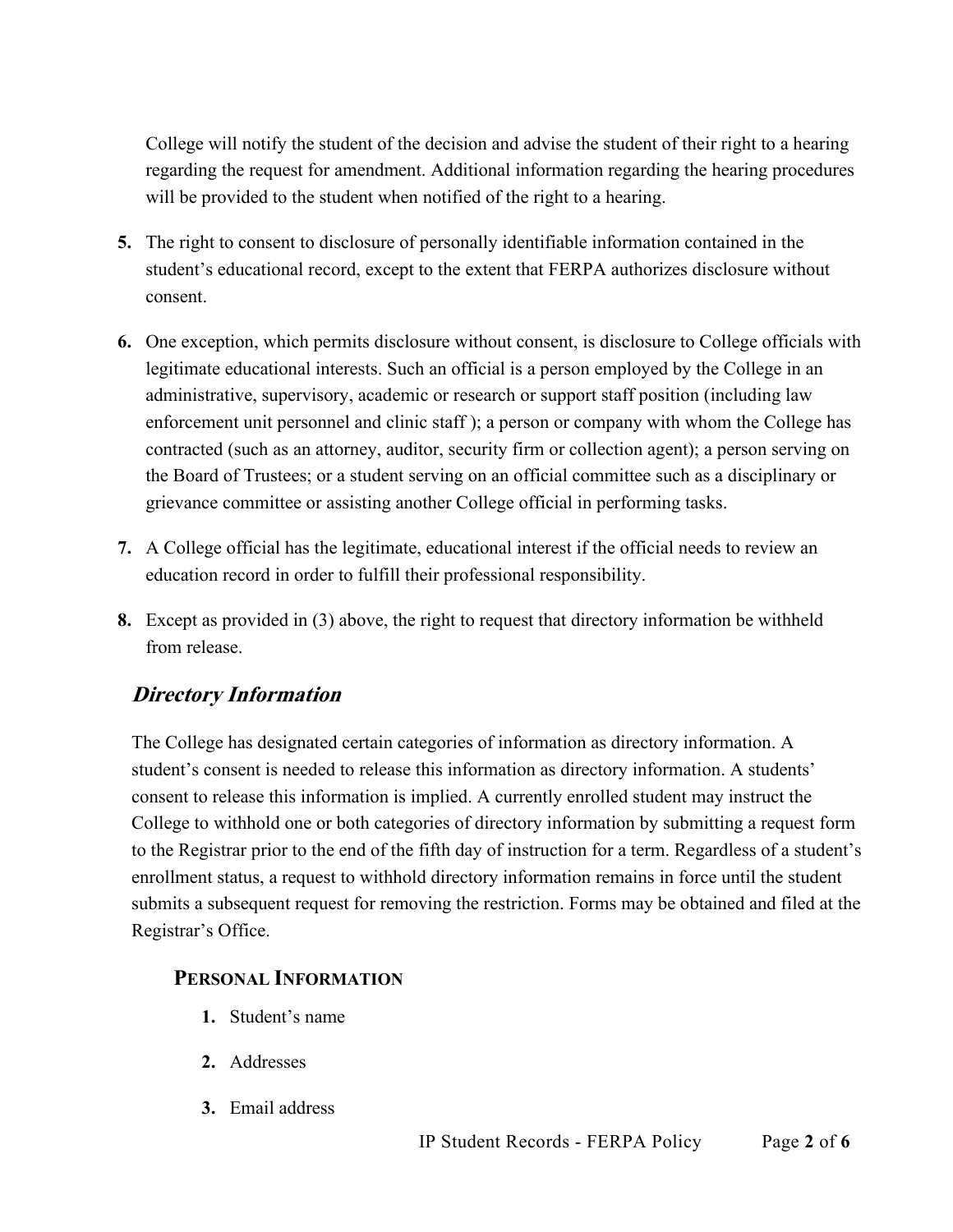- **4.** Telephone numbers
- **5.** Date of birth
- **6.** Weight and height, if an athletic team member

#### **ACADEMIC INFORMATION**

- **1.** Student's name
- **2.** Class level
- **3.** Dates of attendance
- **4.** Full- or part-time status
- **5.** Institutions previously attended
- **6.** Degrees, honors and certificates received or anticipated
- **7.** Eligibility for membership in College honoraries
- **8.** Participation in officially recognized activities and sports

If a student has elected to withhold either personal or academic information, the College will respond to inquiries as follows:

*"The student has instructed us not to reveal this information."*

If a student has elected to withhold both categories of directory information, the College will respond to inquiries as follows:

*"There is no information available for any student by that name."*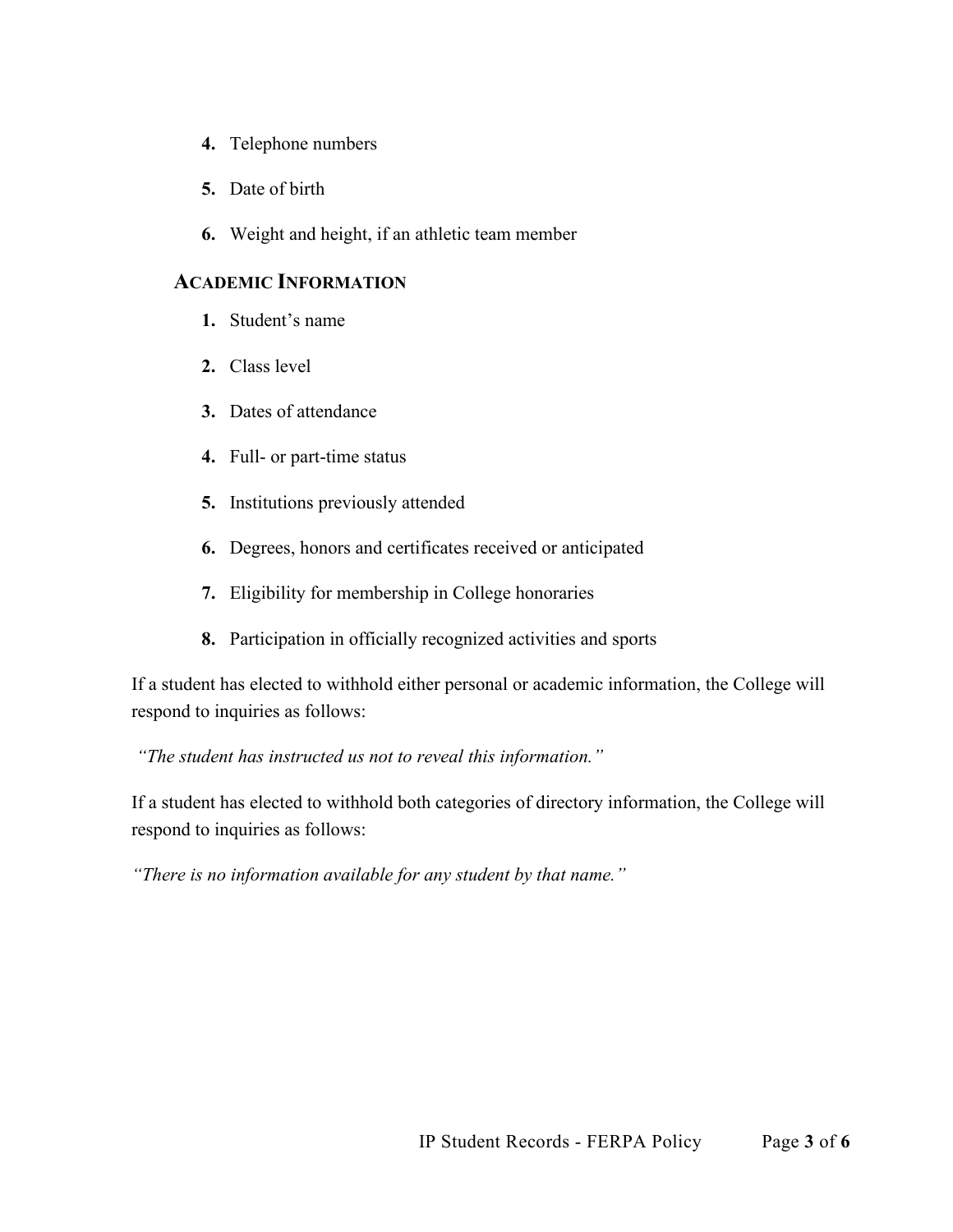# **The Right to File a Complaint with the U.S. Department of Education Concerning Alleged Failures by the College to Comply with the Requirements of FERPA**

The name and address of the Office that administers FERPA is:

> Family Policy Compliance Office U.S. Department of Education 400 Maryland Avenue, S.W. Washington D.C. 20202-4605

# **STANDARD INSTITUTIONAL POLICY PROVISIONS**

Institutional policies are supplemented by provisions that are applicable to all institutional policies. It is the responsibility of all employees and students to know and comply with these standards.

> [Standard Provisions Applicable to All Institutional Policies](http://www.palmer.edu/uploadedFiles/Pages/Students/Resources_and_Offices/Handbook_and_Policies/_pdf/Standard-Provisions-Applicable-to-All-Institutional-Policies.pdf)

# Additional Information

# **ASSOCIATED POLICIES, PROCESSES AND/OR PROCEDURES**

This Policy is supplemented below. It is the responsibility of all employees and students to know and comply with policies and procedures as supplemented.

# **POLICIES**

 $> N/A$ 

### **PROCESSES AND/OR PROCEDURES**

> [Consumer Information](http://www.palmer.edu/uploadedFiles/Pages/Marketing/Publications/Official_College_Documents/Financial_Aid/consumer-Information.pdf)

Individuals may request a copy of these documents from the Registrar and/or Student Administrative Services Office on each Campus:

> Student Records Division Policy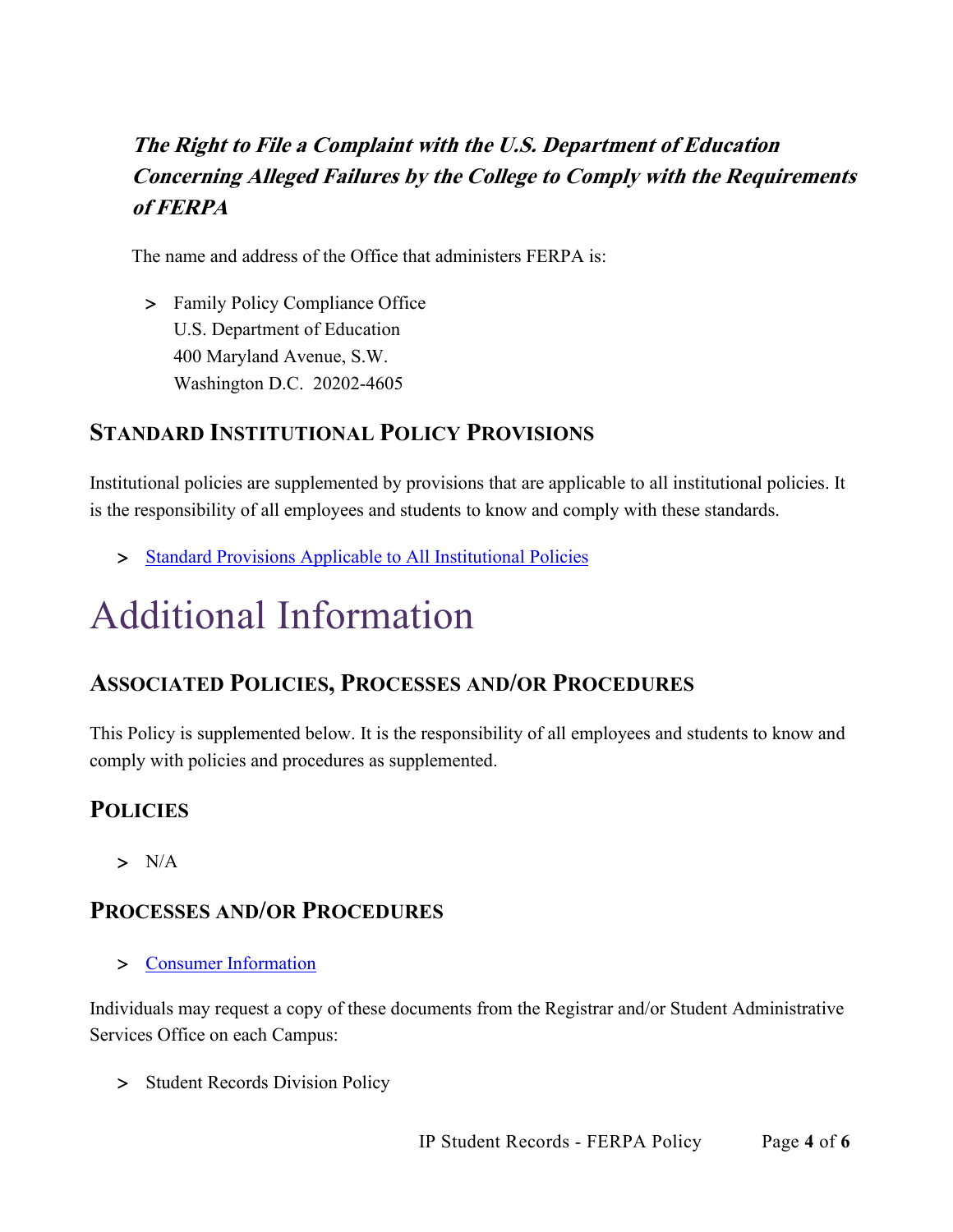- > Interoffice Memorandum to Students
- > Interoffice Memorandum to Supervisors

### **FORMS/INSTRUCTIONS**

- > Consent to Release Information FERPA Student Form
- > Confidentiality Agreement
- > Confidentiality Checklist
- > Acknowledgement of Confidential and/or Private Records

### **OTHER RELATED INFORMATION**

> FERPA Tutorial

### **CONTACTS**

- > Main campus, Davenport, Ia. Mindy Leahy Registrar 1000 Brady Street Davenport, IA 52803-5214 (563) 884-5647 [mindy.leahy@palmer.edu](mailto:mindy.leahy@palmer.edu)
- > Main campus, Davenport, Ia. Abbey Nagle-Kuch Senior Director for Financial Planning 1000 Brady Street Davenport, IA 52803-5214 (563) 884-5137 [abbey.nagle-kuch@palmer.edu](mailto:abbey.nagle-kuch@palmer.edu)

# **HISTORY**

Last Revised: ................................................................................................................... March 14, 2016